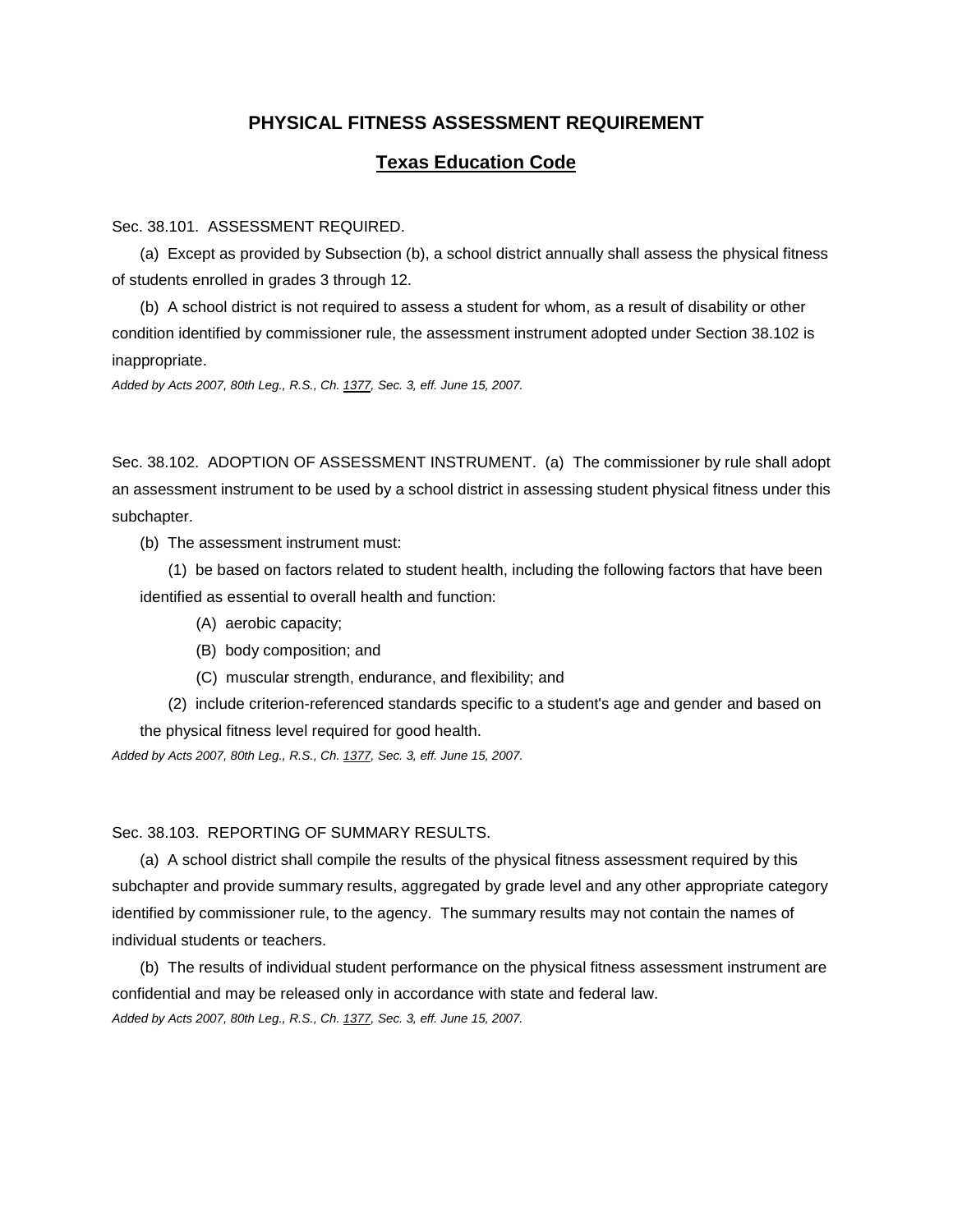## Sec. 38.104. ANALYSIS OF RESULTS.

(a) The agency shall analyze the results received by the agency under this subchapter and identify, for each school district, any correlation between the results and the following:

- (1) student academic achievement levels;
- (2) student attendance levels;
- (3) student obesity;
- (4) student disciplinary problems; and
- (5) school meal programs.

(b) The agency may contract with a public or private entity for that entity to conduct all or part of the analysis required by Subsection (a).

(c) Not later than September 1 of each year, the agency shall report the findings of the analysis under this section of the results obtained during the preceding school year to the School Health Advisory Committee established under Section 1001.0711, Health and Safety Code, for use by the committee in:

(1) assessing the effectiveness of coordinated health programs provided by school districts in accordance with Section 38.014; and

(2) developing recommendations for modifications to coordinated health program requirements or related curriculum.

*Added by Acts 2007, 80th Leg., R.S., Ch[. 1377,](http://www.legis.state.tx.us/tlodocs/80R/billtext/html/SB00530F.HTM) Sec. 3, eff. June 15, 2007.*

#### Sec. 38.105. DONATIONS.

The agency and each school district may accept donations made to facilitate implementation of this subchapter.

*Added by Acts 2007, 80th Leg., R.S., Ch[. 1377,](http://www.legis.state.tx.us/tlodocs/80R/billtext/html/SB00530F.HTM) Sec. 3, eff. June 15, 2007.*

### Sec. 38.106. RULES.

The commissioner shall adopt rules necessary to implement this subchapter. *Added by Acts 2007, 80th Leg., R.S., Ch[. 1377,](http://www.legis.state.tx.us/tlodocs/80R/billtext/html/SB00530F.HTM) Sec. 3, eff. June 15, 2007.*